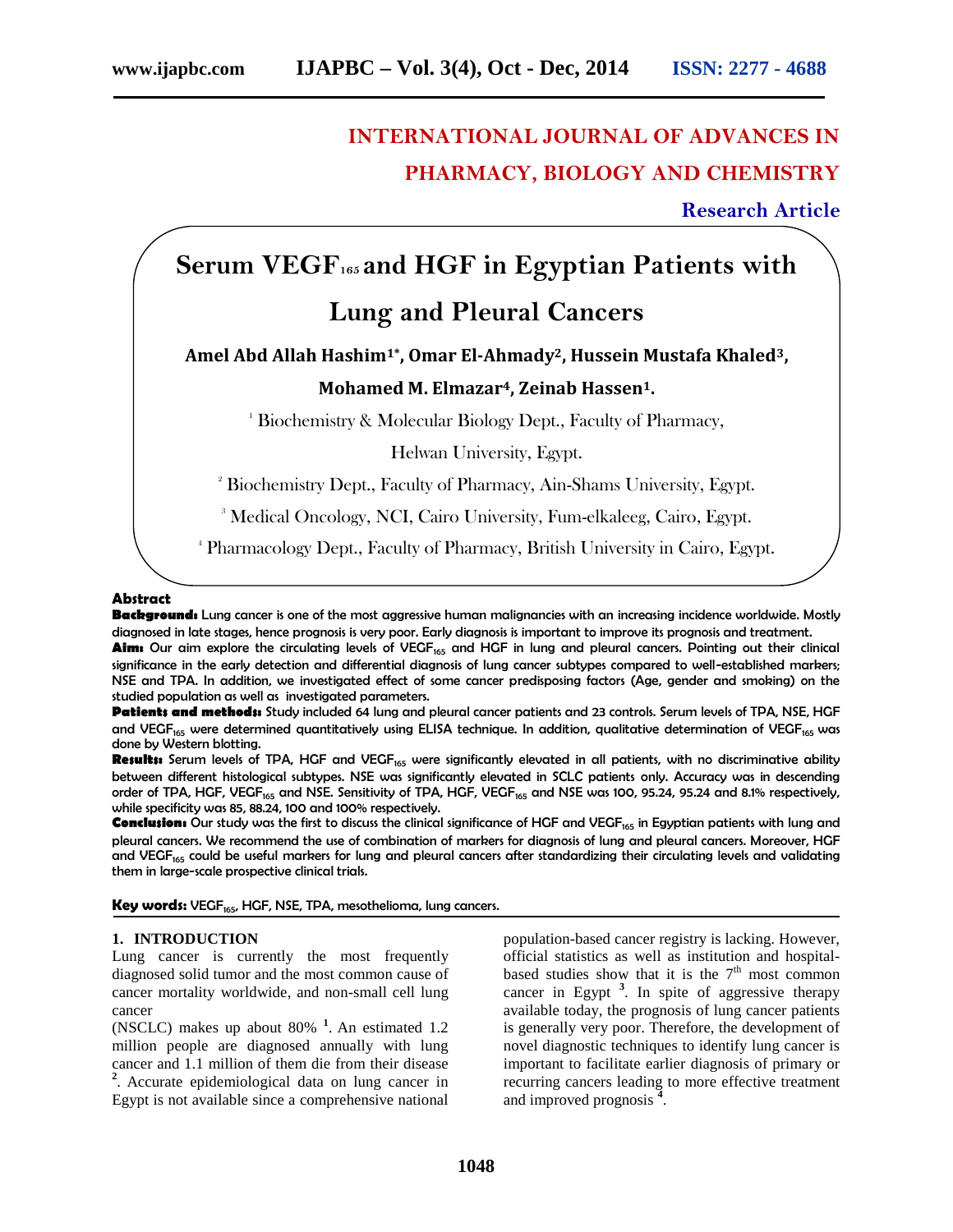In 1971, Folkman proposed a hypothesis that tumor growth is angiogenesis dependent. This hypothesis suggested that tumor cells and vascular endothelial cells within a neoplasm might be switched from a resting state to a rapid growth phase by a "Diffusible" chemical signal from tumor cells **<sup>5</sup>** .

Tumor growth and metastasis have been considered to be the consequence of a series of biological events that are controlled by growth factors receptors and growth factors expression **<sup>6</sup>** . At least 20 molecules have been identified that are involved in initiation and regulation of angiogenesis; among which, vascular endothelial growth factor "VEGF" and hepatocyte growth factor "HGF".

VEGF is a homodimeric glycoprotein **<sup>7</sup>** . A cytokine **<sup>7</sup>** with 34-42 kDa molecular weight **8,9** . The VEGF gene is located on human chromosome 6 **<sup>10</sup>**. Alternative splicing of VEGF mRNA accounts for at least 6 different isoforms from a single gene until now): 121, 145, 165, 189, 206 **11,12** , and 183 amino acids **13,14** .

VEGF is expressed mainly by cells in close proximity to endothelial cells, but also reported to be expressed by many other cells **<sup>6</sup>** , and many malignant tumor cells over express it **<sup>8</sup>** . VEGF is expressed by normal bronchiolar and differentiated columnar epithelial cells and by alveolar macrophages **<sup>15</sup>** .  $VEGF<sub>121</sub>$  and  $VEGF<sub>165</sub>$  are the only freely soluble isoforms. Others are mostly bound to heparin in the extracellular matrix  $^{16}$ . VEGF<sub>165</sub> is the most abundant homodimer, which is produced by numerous cell types that include a variety of tumors **<sup>17</sup>** .

Collectively, VEGF plays a crucial role in tumor expansion by initiating blood vessels permeability, extravasation of plasma proteins, invasion of stromal cells, and by causing the sprouting of new blood vessels that supply the tumor with nutrients **<sup>14</sup>** .

Mature HGF is a Cytokine **18,19**, an 82 kDa., 674 amino acid glycoprotein, that is part of a small family of factors that also includes an HGF-like factor known as macrophage stimulating protein, that lack significant homology with other known growth factors **<sup>20</sup>** .

HGF is a key switch for turning on angiogenesis: A mechanism by which HGF induces tumor angiogenesis, with two distinct components. First, by acting directly on endothelial cells. Second, by upregulating the expression of VEGF and downregulating the expression of other angiogenesic inhibitor; Thrombospondin-1 **21** .

Our aim explore the circulating levels of  $VEGF<sub>165</sub>$ and HGF in lung and pleural cancers. Pointing out their clinical significance in the early detection and differential diagnosis of lung cancer subtypes compared to well-established markers; NSE and TPA. In addition, we investigated effect of some cancer predisposing factors (Age, gender and smoking) on the studied population as well as investigated parameters.

#### **2. SUBJECTS AND METHODS 2.1. Subjects**

The study included patients who presented to out patient clinics of NCI, Cairo University, for the evaluation of respiratory diseases or complaining from respiratory malfunction not attributed to other causes. Diagnosis was based on patient history, clinical examination, biopsy, and imaging studies. Abdomen, brain, and bone scanning were carried out when recommended. Performance status was estimated by ECOG scale. Histopathology was carried out according to the WHO classification **<sup>4</sup>** , and modified TNM system was used for staging **<sup>22</sup>** . Patients who had no previous lung manipulation or treatment that could affect serum levels of the investigated parameters were included. All data were recorded for each patient.

#### **2.2. Specimenes collection, handling and storage**

Blood samples were collected from all patients prior to performing any clinical manipulation. blood was freshly withdrawn by venipuncture, collected in vacutainers, incubated in decline tubes at room temperature (25-37 ˚C) for 30 minutes, centrifuged twice at 3000 rpm for 10 minutes. Serum obtained was processed within one hour and immediately frozen at  $-20$  °C until time of analysis. These storage conditions were proven to be sufficient to prevent deterioration of the investigated proteins (According to the manufacturer instructions). After one cycle of slowly thawing, the serum was left to reach room temperature, thoroughly mixed then used for analysis.

# **2.3. Investigated parameters in serum**

- 1. Quantitative determination of NSE (Prod. No. 420-10, Lot. 15347:1 CanAg Diagnostics AB, SE-41455, Gothenburg, Sweden.) **<sup>23</sup>** .
- 2. Quantitative determination of TPA  $(ID$ <sub>caL</sub>TM Monoclonal TPA<sub>cyk</sub> ELISA, IDL Biotech AB; Bromma, Sweden, Cat. No. 10-023) **<sup>24</sup>** .
- 3. Quantitative determination of HGF (Quantikine hHGF EIA, R&D Systems,Inc., Cat. No. DHG00, lot. No. 223614).
- 4. Quantitative determination of  $VEGF<sub>165</sub>$ (BioSource International, USA. hVEGF EIA Cat. KHG0112/KHG0111, lot.No. P102001).
- 5. Western blotting of  $VEGF<sub>165</sub>$  was used as a confirmatory test for the detection and identification of  $VEGF<sub>165</sub>$  (Positive control R&D systems) **<sup>25</sup>** .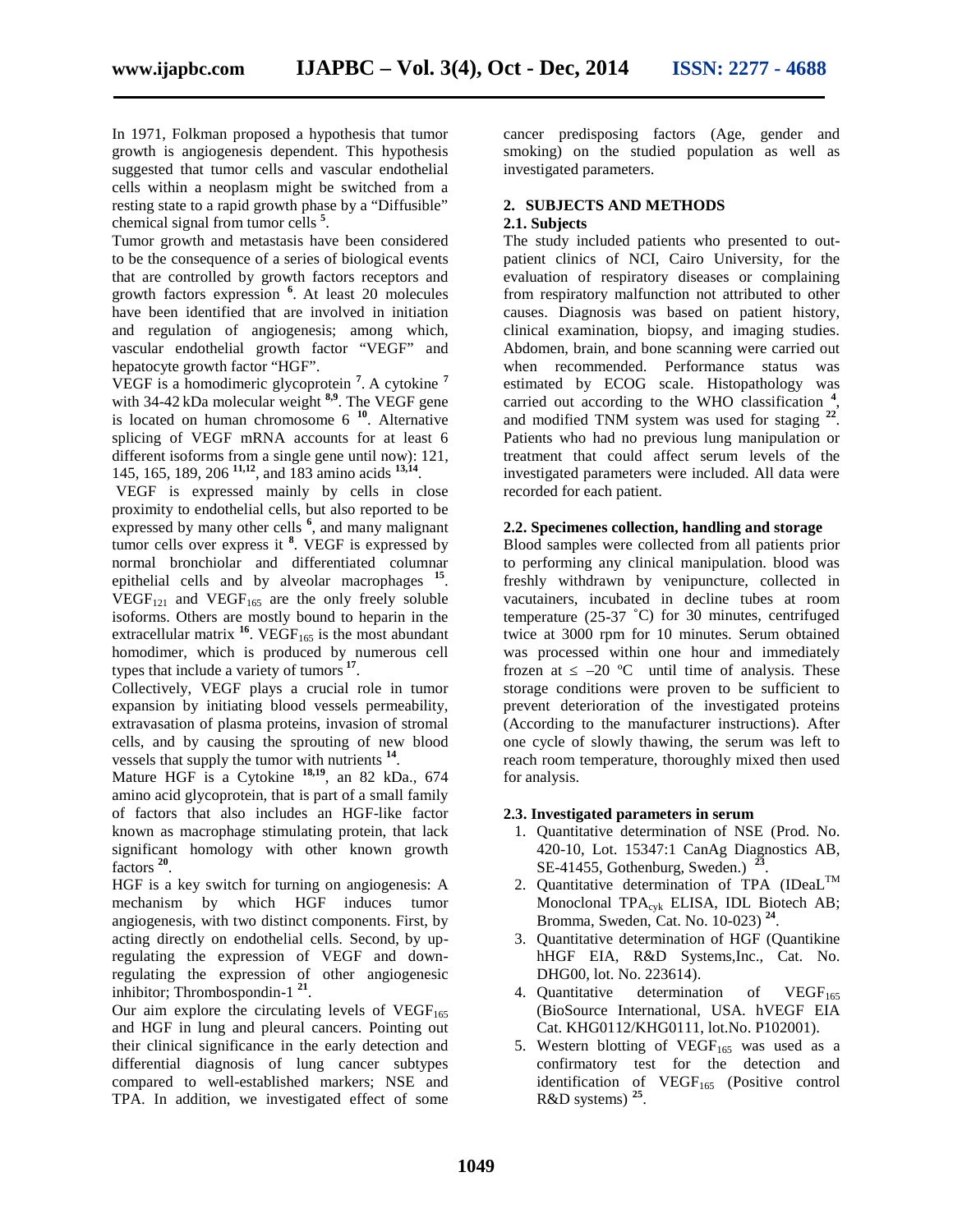#### **2.4. Statistical analysis**

Statistics were calculated for the entire study cohort, using GraphPad Instat tm V2.04. Appropriate graphs were plotted when needed using Prism V4.03. Determination of the optimum cut-off value for VEGF and HGF among the studied groups was estimated using ROC curve using SPSS V10.0. Diagnostic accuracy was calculated **<sup>26</sup>** .

#### **3. RESULTS**

#### **3.1. Clinical and demographic profile of the studied groups**

As shown in *table-1;* control group comprised 23 healthy (non-malignant) subjects. Cases included in the study were 64 lung and pleural cancer patients (26 malignant mesothelioma and 38 bronchogenic carcinoma). Group of bronchogenic carcinoma was further subdivided according to histopathological classification into: small cell lung cancer "SCLC", Non- small cell lung cancer "NSCLC". The NSCLC group according to histopathological classification comprised large cell lung cancer "LCLC', squamous cell carcinoma "SCC', adenocarcinoma"AC', and undifferentiated large cell lung cancer.

Compared to control group, cancer patients showed: extremely significant difference with respect to age (p<0.0001 using Mann-Whitney test), male predominance among cancer patients with ratio 2.1:1, however with statistical significant at  $p > 0.5$  (Fisher exact test). Also there was higher prevalence of cigarette smoking (51.56 %) among cancer (17.39 %) at  $p<0.01$ , with bronchogenic carcinoma showing higher prevalence than mesothelioma patients using Fisher exact test.

# **3.2. Descriptive analyses**

#### *3.2.1. Investigated serum markers:*

As shown in table-2: TPA, HGF,  $VEGF<sub>165</sub>$  were significantly elevated in all patients (Median=13.8 ng/ml, 1920 pg/ml, 804 pg/ml respectively) compared to control at p< 0.0001. Bronchogenic carcinoma group showed significant higher values, while mesothelioma group didn't show any significant variation from that of control ( $p < 0.0001$ ,  $> 0.05$ ) respectively). All markers had no discriminative ability between mesothelioma and bronchogenic carcinoma groups. Serum levels of NSE showed no significant variation neither between cancer (Median=5 ug/L) and control nor between mesothelioma and bronchogenic groups. (using Kruskal-Wallis non-parametric ANOVA followed by post-hoc Dunn's multiple comparison test).

As shown in table-3: Median serum levels of TPA, HGF, VEGF<sub>165</sub> were significantly elevated in both SCLC and NSCLC compared to control ( $p$ < 0.01 and  $< 0.0001$ , p $< 0.001$  and  $< 0.0001$ , p $< 0.001$  and  $<$ 0.0001 respectively). All markers had no discriminative ability between SCLC and NSCLC groups. Only NSE showed significant variation between SCLC and NSCLC groups (p< 0.0001). Due to low sample size of SCLC group, ANOVA test wasn't carried out, and Mann-Whitney test was used for analysis of pairs.

#### *3.2.2. Western blot for human Vascular Endothelial Growth Factor165:*

Figure-1 illustrates western blot for  $VEGF<sub>165</sub>$ . All serum samples for randomly selected cancer patients showed a single band at 32-34 kDa., that corresponded to the band of  $VEGF<sub>165</sub>$  positive control standard. No bands appeared for the randomly selected control.

#### *3.2.3. Effect of gender on the investigated markers:*

Only TPA and VEGF showed significant difference among cancer patients, median ( $p < 0.05$ , using Mann-Whitney test was used for analysis of pairs). Males were demonstrated to have slightly higher values than females with respect to TPA (14.55, 9.6 ng/ml respectively), but the opposite was in case of VEGF (666, 1056 pg/ml respectively).

#### *3.2.4. Effect of cigarette smoking on investigated markers:*

There was no significant variation between smokers and non-smokers, in serum level of any of the investigated markers among cancer patients ( $p <$ 0.05, using Mann-Whitney test was used for analysis of pairs). Although there was ahigher percent smokers in cancer group (51.56%) compared to control group  $(17.39\%)$  at  $p<0.01$ .

# **3.3. Correlation studies**

#### *3.3.1. Correlations between Age and investigated markers:*

Only NSE showed a weak significant correlation with age (Pearson correlation coefficient "r" =  $0.1664$ , p <  $0.05$ ).

#### *3.3.2. Correlations between investigated markers:*

HGF showed weak correlation with NSE and moderate correlation with TPA (as shown in table-4).

#### **3.4. Diagnostic accuracy**

A comparison of the effectiveness of TPA, VEGF, NSE and HGF as tumor markers in lung and pleural cancers was carried out by calculating the five diagnostic accuracy indices: Sensitivity, specificity, positive predictive value, negative predictive value,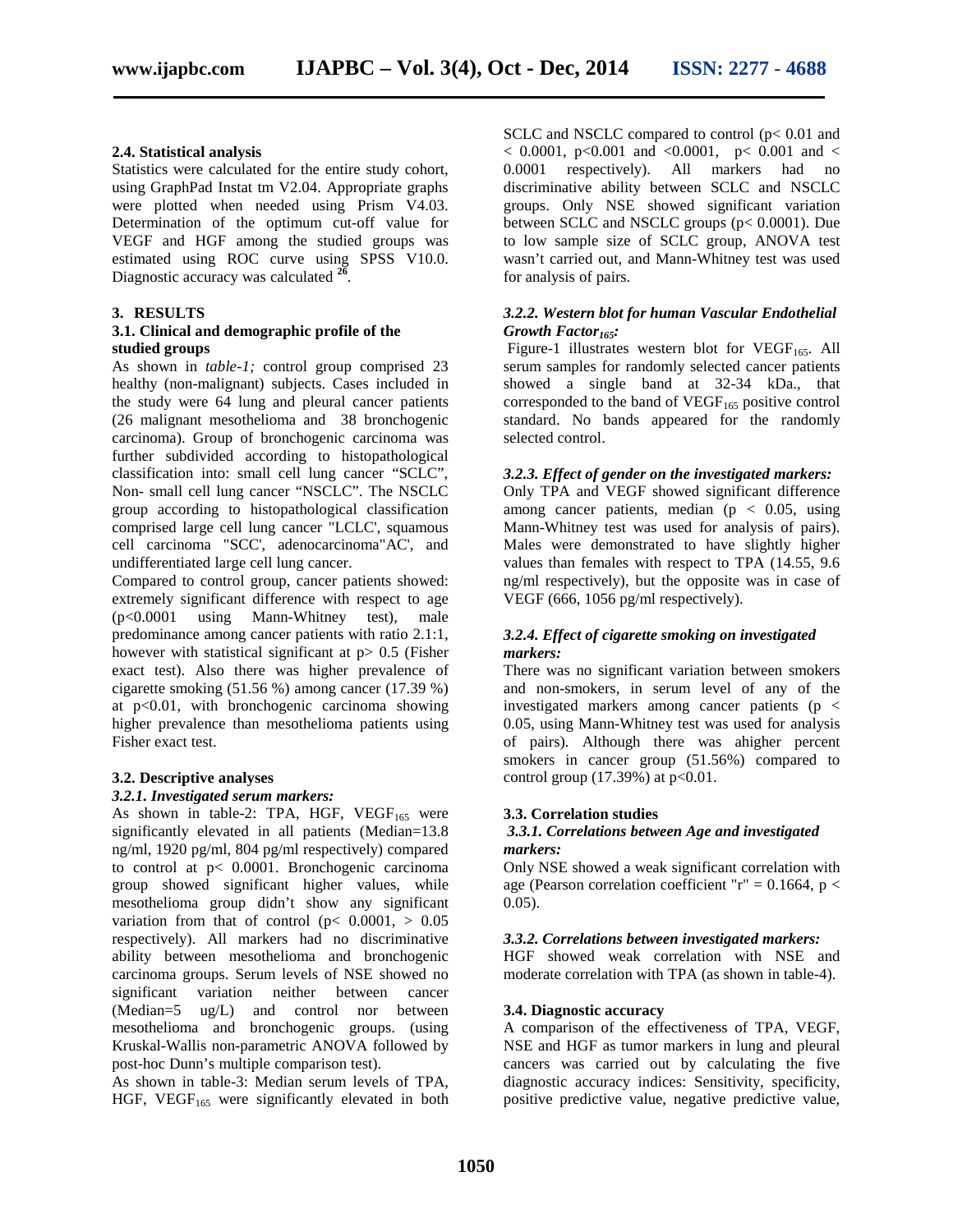and accuracy. In addition, false positive and false negative was estimated as shown in table-5.

#### *3.4.1. ROC Curve:*

TPA was the closest to the top left-hand corner (AUC 1). VEGF, HGF then NSE came in descending order of A and AUC (Figure-2).

#### **4. DISCUSSION**

Malignant tumors are ranked the third in developing countries after infectious-parasitic and cardiovascular diseases. Although lung cancer is not one of the leading cancers in Egypt, it is one of the highest mortality rates; a leading cause of cancer deaths in both men and women **<sup>27</sup>**. In the last statistical surveys made by the National Cancer Institute of Egypt 2002- 2010, Lung and bronchus were the  $7<sup>th</sup>$  among the most common cancers in both sexes, and the  $4<sup>th</sup>$  with respect to men **<sup>3</sup>** . Overall, lung cancer has a very poor prognosis, with nearly 65% of patients dyeing within a year of diagnosis **<sup>28</sup>** .

Although lung cancer is the number one cause of cancer deaths; however, no specific serum biomarker is available till date for early detection. Currently available tumor markers are unsuitable for the screening of asymptomatic individuals **<sup>29</sup>** .

In this study we investigated the circulating levels of VEGF165 and HGF in lung and pleural cancers. Pointing out their clinical significance in differential diagnosis of lung cancer subtypes compared to well established markers; NSE and TPA. In addition, we investigated effect of some cancer predisposing factors (Age, gender and smoking) on the studied population as well as investigated parameters.

#### **4.1. Age, gender, smoking effect**

Age is one of the risk factors for cancer **<sup>28</sup>**. In Egypt, the mean age of cancer patients was 48 years **<sup>27</sup>**, and increased to 53 years in 2004 "Cancer Statistics, Biostatistics and Epidemiology, NCI of Egypt, December 2005" **<sup>30</sup>**. In the present study mean age of cancer patients was 54.9 compared to 43.4 years for control group. Age correlated with extreme significance to incidence of cancer ( $p<0.0001$ ), which came in accordance with Ferrigno et al. **<sup>31</sup>** .

In Egypt there is a male predominance in cancer incidence with the ratio 1.4:1, Thus although males constitute 51.1% of the Egyptian population, they contribute by 58.3% of the cancer population; this denotes that males in general are at a higher risk, than females to develop cancer. Conversely, in developed countries as in USA, this male predominance is less striking with the ratio  $1.1:1^{32}$ . Results of the present study showed a male predominance among cancer group with a more striking ratio 2.1:1, but with

statistically non-significant difference from control group  $(p>0.5)$ .

Smoking is one of the chief risk factor for the premature mortality of lung cancer **<sup>33</sup>** , which is demonstrated here by the significantly higher percent smokers in cancer group.

# **4.2. Investigated markers**

TPA was reported, as useful marker for lung cancer, even more than the Carcino-embryonic antigen "CEA" **<sup>34</sup>** , which was contradicted by Rasmuson et al. **35** . In the present study, serum TPA was significantly elevated in all cancer patients in accordance with Plebani et al. <sup>36</sup> who reported that TPA increased in patients irrespective to histological type, and only extensive SCLC showed high levels of TPA. Lung cancer studies of large and non-selected populations showed that TPA had no clear preference for a specific cell type **<sup>37</sup>** . TPA serum determination can suggest a diagnosis of malignancy, but its evaluation, as a single test, is not useful to differentiate between malignant or benign disease **<sup>38</sup>** .

Due to the different biology, prognosis and sensitivity to therapy of SCLC and NSCLC, their differentiation is very important. In SCLC, Neuron specific-enolase "NSE" is the best accurate among all other neuroendocrine markers **<sup>39</sup>** , and that its measurement in serum is more useful than in pleural effusion **<sup>40</sup>** . Therefore, TPA and NSE are considered for routine clinical use with CEA. In the present study, NSE wasn't significantly elevated in cancer patients except for SCLC. In support to our results, Plebani et al. **<sup>36</sup>** reported that NSE levels in SCLC patients showed significantly higher levels than other histological types. The same was for Kasprzak et al. and Pujol et al. **41,38** . Serum NSE level might allow simple and cost-effective differentiation of SCLC and NSCLC **<sup>42</sup>** , using an appropriate cut-off **<sup>43</sup>** .

In cancer as well as many other serious diseases, the body loses control over apoptosis and angiogenesis where apoptosis is hindered and excessive angiogenesis occurs. It has become clear that the growth of solid tumors is dependent on the process of angiogenesis and that VEGF is a central positive regulator of this process. Collectively VEGF plays a crucial role in tumor expansion by initiating blood vessels permeability, extravasation of plasma proteins, invasion of stromal cells, and by causing the sprouting of new blood vessels that supply the tumor with oxygen and nutrients. VEGF increased expression has been demonstrated in lung cancer **<sup>44</sup>** .  $VEGF<sub>165</sub>$  has also been demonstrated to play an important role in tumorigenesis, and the most prominent isoform that can fully rescue expansion of the angiogenesis-deficient tumor *in vitro* **<sup>14</sup>** .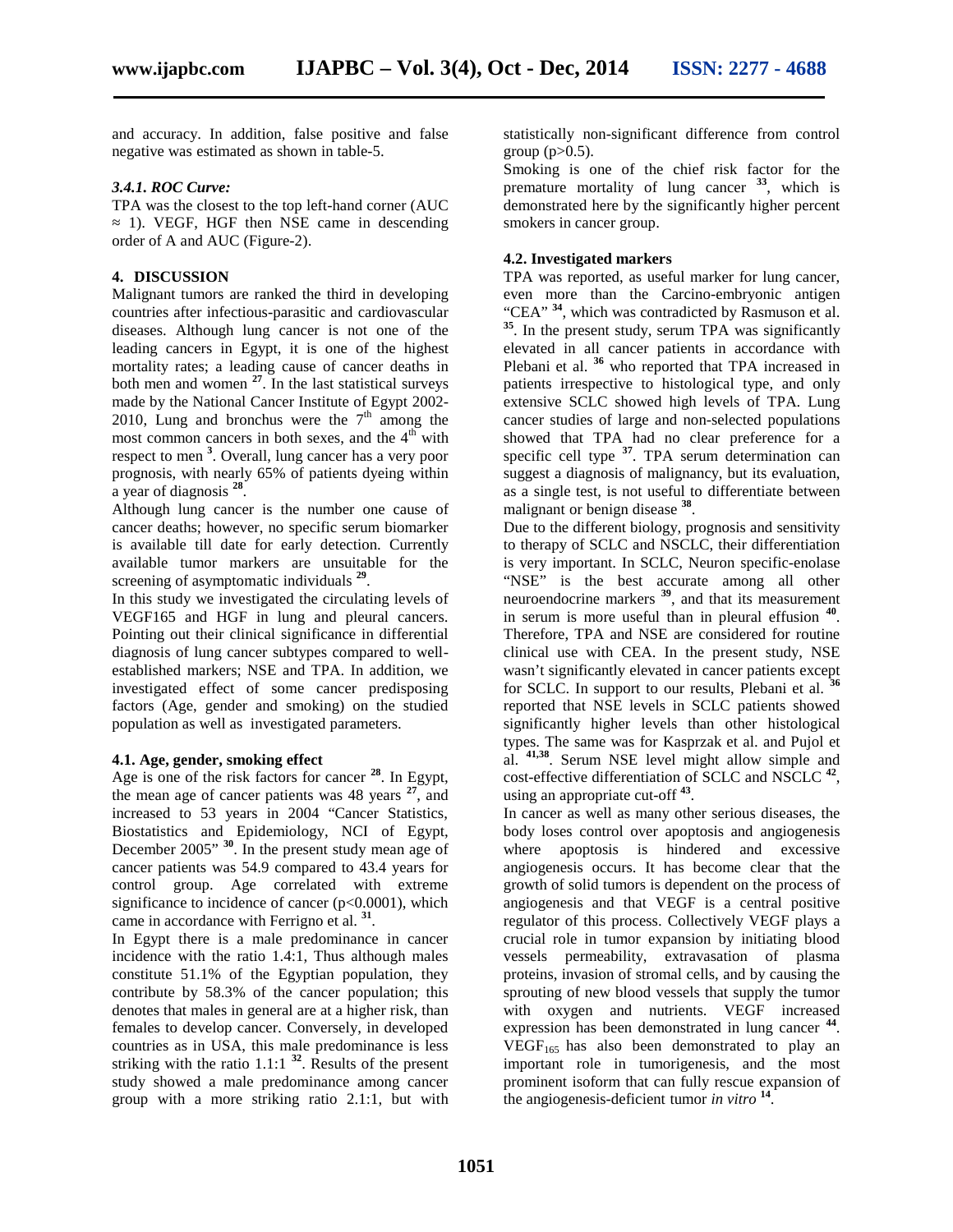Zhang et al. **<sup>21</sup>** studies identified HGF as a key switch for turning on angiogenesis: A mechanism by which HGF induces tumor angiogenesis, with two distinct components. First by acting directly on endothelial cells, inducing proliferation and migration. Second, by acting on tumor cells, up-regulating the expression of the proangiogenic factor VEGF, and down regulating the expression of an angiogenesis inhibitor **"**TSP-1" **45,10**. In lung cancer, HGF may exert its biological effects on tumor cells by stimulating their proliferation, inhibiting their apoptotic death, and especially through its mitogenic and scattering properties, favoring tumor cell migration along the alveolar basal membrane.

In the present study, serum HGF and  $VEGF<sub>165</sub>$  were significantly elevated in all cancer patients with no discriminative ability among different histological subtypes. In line, Cressey et al**. <sup>14</sup>** investigation on 18 NSCLC (9 AC and 9 SCC), revealed extremely significant higher level of serum VEGF in lung cancer (1251  $\pm$  568 pg/ml) than a healthy volunteer group (543  $\pm$  344 pg/ml). Ilhan et al. <sup>15</sup> concluded that increased serum  $VEGFR<sub>1</sub>$  and VEGF levels are important parameters in lung cancer detection, since VEGF levels of patients M±SD and Median;  $449.48 \pm 175.54$  and  $428.9$  pg/ml respectively) were extremely significant higher in patients than in healthy subjects  $(77.06 \pm 47.26 \text{ pg/ml})$   $(p<0.0001)$ . This study was compatible with the results of other studies **<sup>46</sup>** . High standard deviation of VEGF levels had been demonstrated in most studies, which may present a problem in the use of serum VEGF as a biological marker.

In line, Bharti et al. **<sup>47</sup>** findings suggest that serum levels of HGF may serve as useful serum marker in SCLC (6 limited disease, 7 extensive disease, 4 relapsed disease), and Siegfried et al. **<sup>18</sup>** results suggested that elevated HGF might predict a more aggressive biology in NSCLC.

#### *4.2.1. Western blot analysis of VEGF:*

In our study, western blotting of VEGF confirmed the results obtained by Eliza, where randomly selected serum samples of cancer patients showed a clear single band which corresponds to that of the VEGF protein standard at 32-34 kDa. No bands appeared for the selected control sample. Our data was previously suggested by Brown et al. and Al-Eryani **8,9** , who stated that molecular weight of VEGF is 34-42 kDa., and 34-46 kDa. **<sup>45</sup>**. However, it was 40-45 kDa. according to Folkman and Kalluri report **<sup>48</sup>** .

# **4.3. Correlation studies**

In our study, NSE showed a weak significant correlation with age, in accordance with Iwasaki et al.

**49** , that there is no significant association between both of VEGF and HGF levels in tissue extracts and age. In the contrary, Van Zandwijk et al. **<sup>50</sup>** reported that high NSE level does not correlate with age in NSCLC.

In this study, Males were demonstrated to have slightly higher values than females with respect to TPA, but the opposite was in case of VEGF. On the contrary, Cressey et al. **<sup>14</sup>** reported that gender didn't show any impact on circulating level of VEGF. Iwasaki et al. **<sup>49</sup>** reported that there were no significant associations between both of VEGF and HGF levels (in tissue extracts) and gender. Van Zandwijk et al. <sup>50</sup>, reported that high NSE level does not correlate with sex or histology in NSCLC.

In the present study, HGF showed weak correlation with NSE and moderate correlation with TPA. Our results are in the contrary to previous studies: Bivariate correlation analyses showed that the serum level of NSE was significantly related to the levels of TPA **51,30**. In line, Hasegawa et al**. <sup>52</sup>** reported that serum VEGF level did not correlate with serum NSE. Fuhrmann-Benzakein et al. <sup>53</sup> reported that plasma levels of HGF correlated with high plasma VEGF. On the contrary Iwasaki et al. **<sup>49</sup>** reported no relation, which was in agreement with our results.

#### **4.4. Diagnostic accuracy of investigated markers**

On studying the diagnostic accuracy of TPA and NSE at their reference cut-off values (1 ng/ml and 13 ug/L respectively), it was 96.3% and 32.94% respectively. While Plebani et al. <sup>36</sup> reported that TPA had an accuracy of 78% when using cut-off values of 1 ng/ml. The sensitivity and specificity of a tumor marker are important in establishing its potential clinical utility for a specific type of neoplasm. In the current study, TPA and NSE had a sensitivity of 100% and 8.1% at their reference cut-off values. However, specificity was 85% and 100% respectively. So TPA was more sensitive but less specific than NSE. In lung and pleural cancers, studies of large and non-selected populations showed that, TPA sensitivity rates was  $51-85\%$   $54$ , and 46-85% **<sup>36</sup>**. In Cioffi et al. **<sup>55</sup>** TPA sensitivity (NSCLC+SCLC) was 58.7% and more than that of NSE (35.8%). In Molina et al. **<sup>56</sup>** , NSE sensitivity was 22%. TPA has been determined in 271 mesothelioma patients, 131 pulmonary neoplastic diseases, and 140 benign lung diseases, where TPA had a sensitivity and specificity of 65% **<sup>37</sup>**. From the previous reports we can conclude that TPA is a very sensitive marker but not tumor specific, which came in accordance with our results.

Our results proved that NSE has no sensitivity except for SCLC, that was in agreement with a study done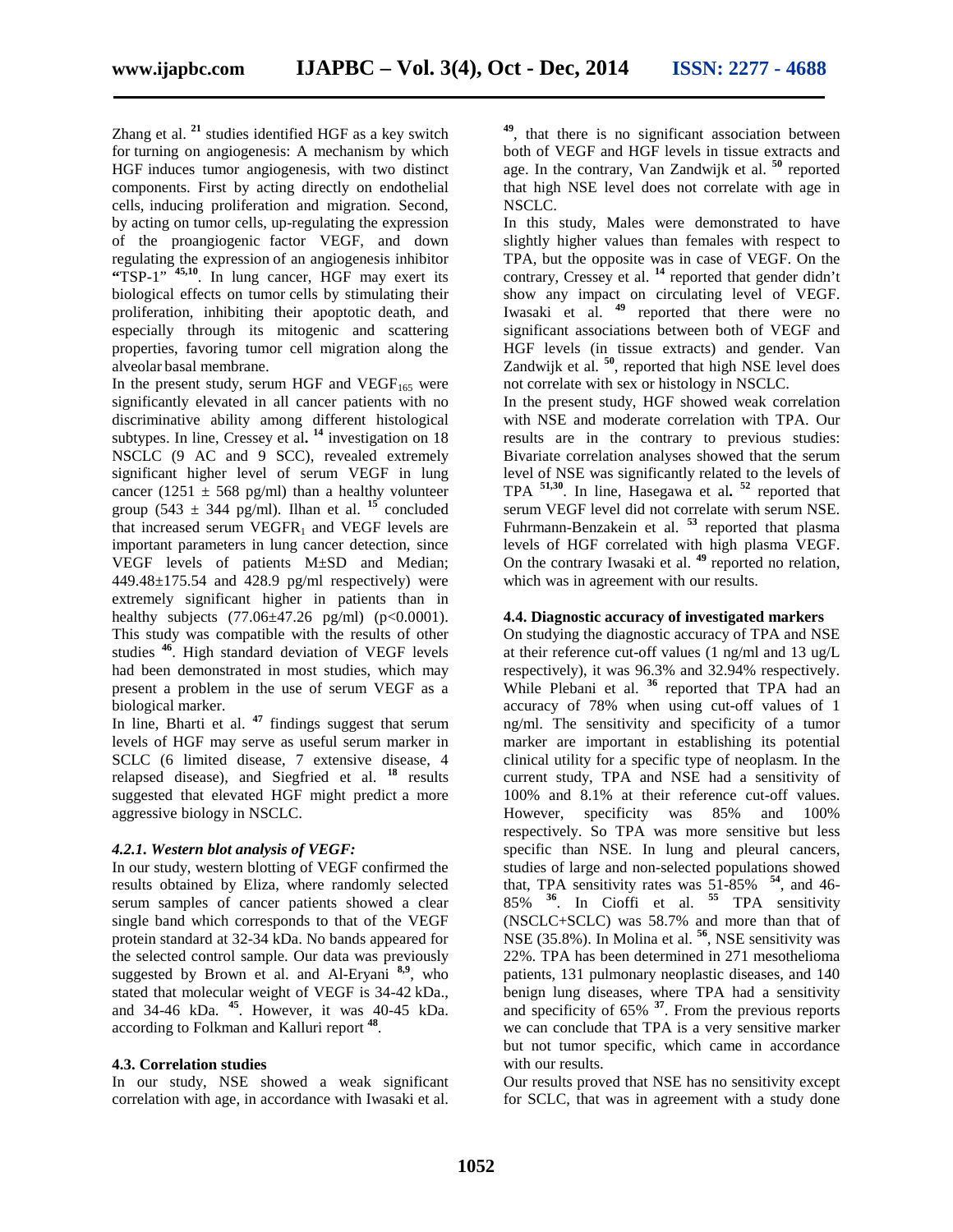by Ebert et al. **<sup>57</sup>** , who reported that NSE is the first choice marker for SCLC, with sensitivity 77- 85%. However in Hasegawa et al. study sensitivity decreased to 42% for SCLC **<sup>52</sup>** . The incidence of false positive for TPA tests in patients affected by benign diseases was between  $2-10\%$  <sup>58</sup>, and  $2-12\%$  <sup>36</sup>. In accordance, our results showed 15% false positive for TPA, while NSE showed no false positive.

On studying the diagnostic accuracy of HGF and  $VEGF<sub>165</sub>$  at their reference cut-off values (955 and 123 pg/ml respectively), accuracy was 96.25% and 85.39% respectively. Both HGF and VEGF $_{165}$  had a 95.24% sensitivity which was less than TPA but much greater than NSE. VEGF specificity was 100% the same as NSE, for HGF it was 88.24%, i.e. all are more specific than TPA. HGF showed no false positive, while for  $VEGF<sub>165</sub>$  it was 11.8%. On the contrary, it was reported that in SCLC, at cut-off value 500pg/ml, VEGF was less sensitive as a tumor marker compared to NSE with sensitivity 31% and 42% respectively **<sup>52</sup>** .

Angiogenic factors are poor prognostic indicators for tumor aggressiveness and survival **<sup>59</sup>**. Both HGF and VEGF are potent angiogenic factors, and from our results, it was clear that both have almost same diagnostic accuracy indices: Sensitivity for both was 95.24%, specificity was 88.24 and 100%, positive protective value was 100 and 96.77%, negative protective value was 83.33 and 84.1%, and accuracy was 96.25 and 85.39% respectively. Even false positive was 0 and 11.8% and both have false negative of 4.8%. This in part may be due to they are both angiogenic promoters even if they function through different mechanisms, or may be due to the fact that HGF indirectly, and transcriptionally induces VEGF expression in keratinocytes, in addition to VEGF-independent actions on angiogenesis **45,10** .

#### *4.4.1. ROC curve analysis:*

In the present study, analysis of ROC revealed that the highest diagnostic accuracy was achieved by TPA (AUC  $1$ ), and then comes VEGF<sub>165</sub>, HGF and NSE in descending order. In agreement with our results, Plebani et al. **<sup>36</sup>** reported that by using the ROC method, TPA showed the highest diagnostic accuracy among other lung markers.

Until now there is no specific sole tumor marker for lung cancer detection **<sup>60</sup>** , and for the differential diagnosis between NSCLC and SCLC, and both from benign diseases, and mesothelioma a combination of more than one marker is preferable **<sup>39</sup>** .

#### **5. CONCLUSION**

#### **From the present data we can conclude that:**

- 1. HGF and  $VEGF<sub>165</sub>$  have almost same diagnostic accuracy indices and can be considered moderately informative tumor markers; they both may be useful in diagnosis of lung and pleural cancers. However, further studies are needed to confirm this suggestion.
- 2. TPA was the most accurate in lung cancer diagnosis, but lacked the needed specificity at the used cut-off (1 ng/ml).
- 3. NSE at the used cut-off (13 ug/L), is considered the best tumor marker for SCLC, the fact that our results agree with, but this is not the same for other lung cancer subtypes.
- 4. None of the investigated markers had the ability to discriminative between different histological subtypes, except for NSE.
- 5. In conclusion, combination of HGF with each of TPA and NSE is more valuable than the use of one of them alone

#### **6. RECOMMENDATIONS**

Circulating levels of VEGF and HGF may be valuable future tools for diagnosis. However, needs standardization by large-scale prospective clinical trials, to establish clear and definite sharp cut-off values that can be practically applicable. This study recommends the use of a combination of markers for the confirmed diagnosis of lung and pleural cancers.

#### **7. ACKNOWLEDGMENT**

We appreciate the support given by Dr. Sanaa Eissa, Professor of Biochemistry, Faculty of Medicine, Ain- Shams University, laboratory staff in Professor Dr. Ali Kalifa Oncology Diagnostic Unit- Faculty of Medicine- Ain-Shams University, TMU- Faculty of Pharmacy- Al-Azhar University, and the medical staff/ assistants and nurses of OPD of NCI, Cairo University.

#### **8. DECLARATION**

Work of this study was a part of PhD thesis of Dr. Amel Hashim, under the supervision of the rest of authors. The Egyptian Academy of Scientific Research and Technology had partially participated in financial costs of the study.

#### **9. CONFLICT OF INTEREST AND FUNDING**

Authors declare no conflicts of interest that might bias the study.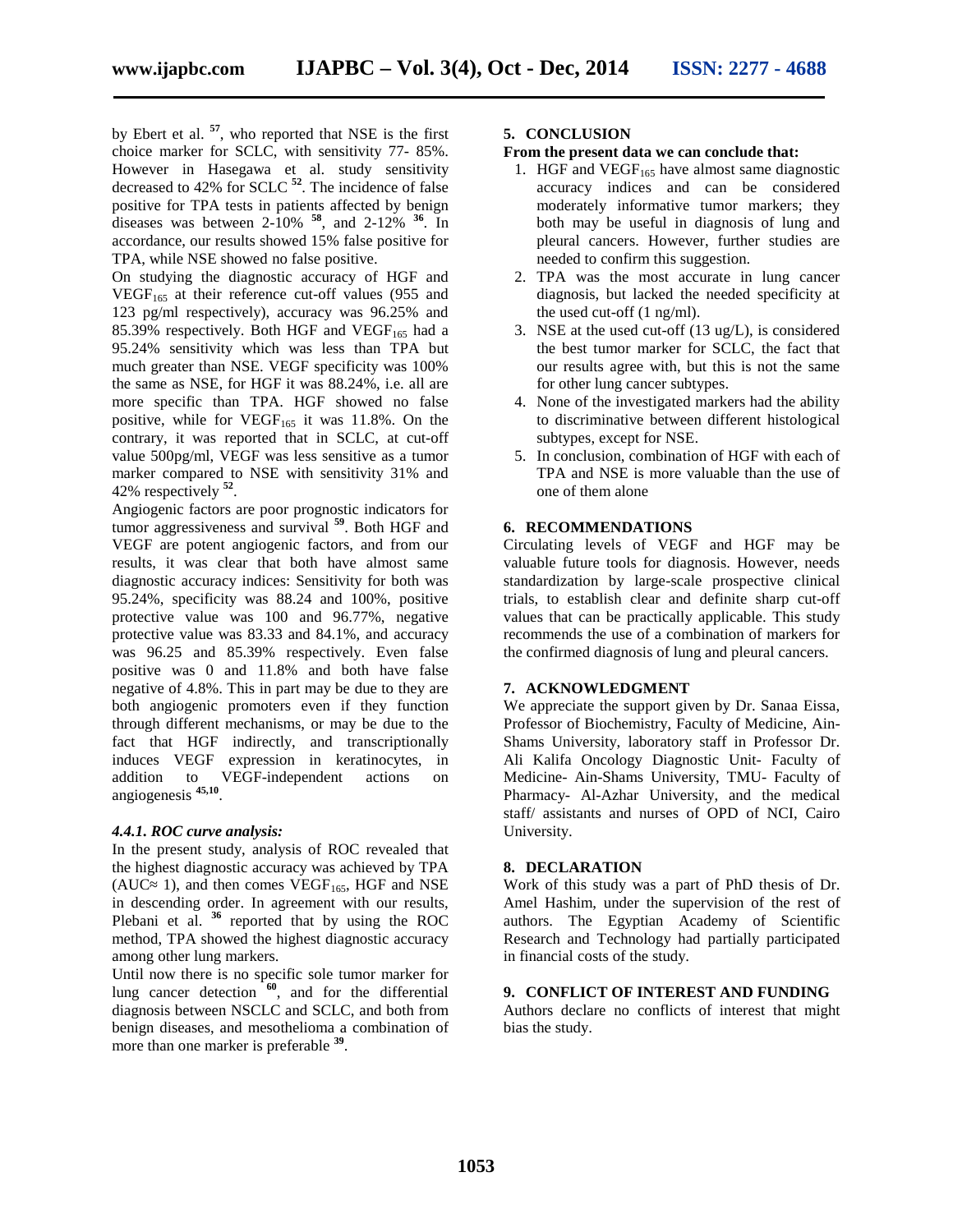

Lane 1: Molecular weight marker, lane 2: VEGF<sub>165</sub> positive control standard, lane 3: Control sample, lanes 4-10: Patients' samples. A single band of 32-34 kDa., was observed in lanes 4-10 that corresponded to the band in lane 2. No bands appeared for control sample in lane 3.



**Fig 1 Western blot for hVEGF165.**

Qualitatively, the closer the curve, to the top left-hand corner, the higher the overall accuracy of the test is. Quantitatively, the area under the curve is an overall measurement of the accuracy. TPA was the closest to the top left-hand corner (Showed the biggest AUC  $\;$  1). VEGF, HGF then NSE came in descending order of A and AUC.

**Fig 2 ROC curve for all studied Markers.**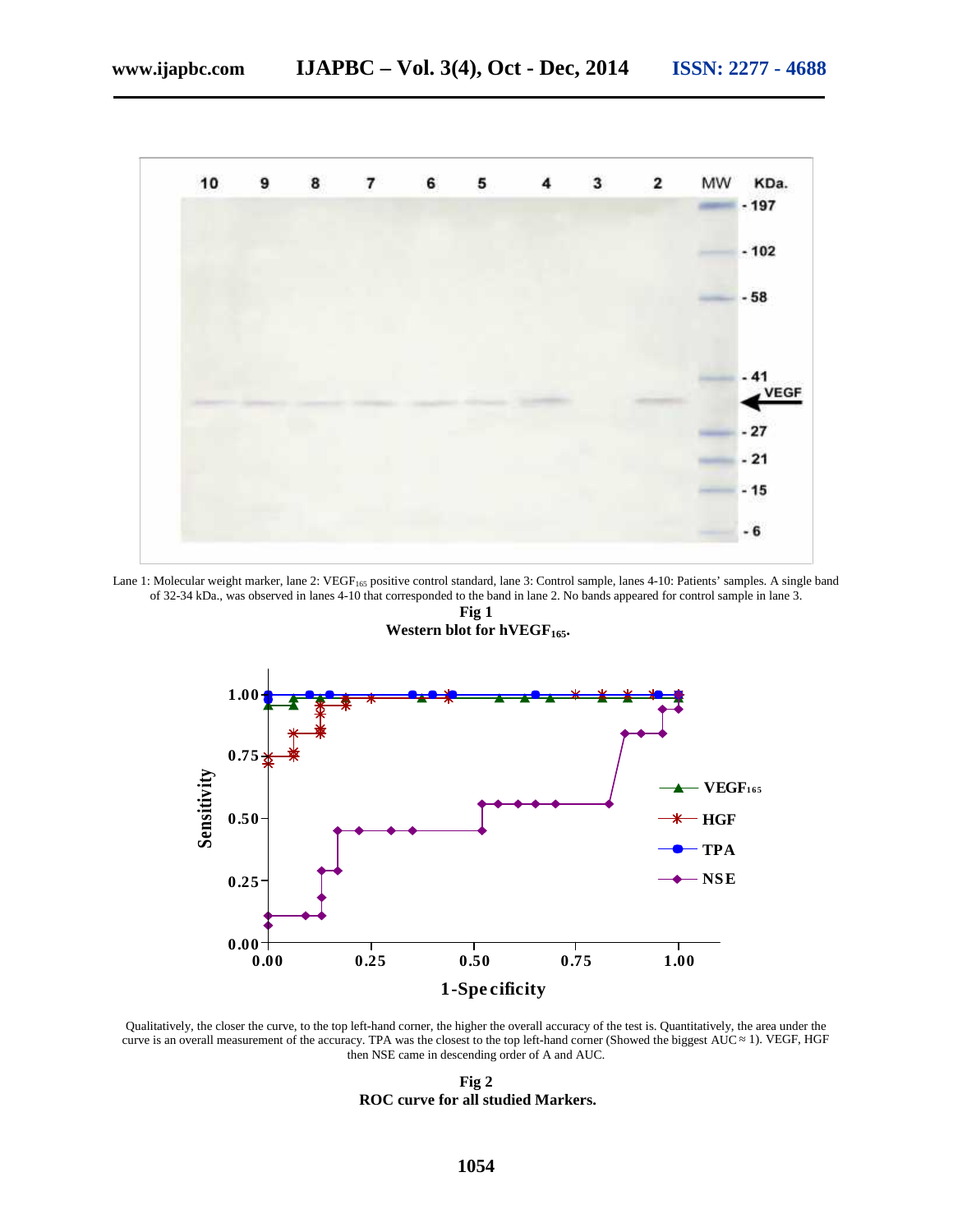| <b>Parameters</b>                   | Control                  |                    | <b>Lung and Pleural Cancers</b> |                               |                 |                          |  |
|-------------------------------------|--------------------------|--------------------|---------------------------------|-------------------------------|-----------------|--------------------------|--|
|                                     |                          | <b>Total</b>       | <b>Mesothelioma</b>             | <b>Bronchogenic Carcinoma</b> |                 |                          |  |
|                                     |                          |                    |                                 | Total                         | SCLC            | NSCLC                    |  |
| $N^{\Omega}$                        | 23                       | 64                 | 26                              | 38                            | 5               | 33                       |  |
| Age (years):                        |                          |                    |                                 |                               |                 |                          |  |
| $Mean \pm SE$                       | $43.4 \pm 1.53$          | $54.9 \pm 1.53***$ | $49.1 \pm 2.26$                 | $58.9 \pm 1.80$               | $62.2 \pm 5.88$ | $58.4 \pm 1.90$          |  |
| Median                              | 45.0                     | 53.5               | 45.5                            | 60.5                          | 68.0            | 59.0                     |  |
| Range                               | $31 - 55$                | $33 - 76$          | $33 - 76$                       | $38 - 76$                     | $39 - 71$       | $38 - 76$                |  |
| Gender:                             |                          |                    |                                 |                               |                 |                          |  |
| Male                                | 65.2%                    | 67.2%              | 42.3%                           | 71.1%                         | 80%             | 69.7%                    |  |
| <b>Cigarette smoking:</b>           |                          |                    |                                 |                               |                 |                          |  |
| Smokers                             | 17.4%                    | 51.6%**            | 34.6%                           | 63.2%                         | 80%             | 60.6%                    |  |
| <b>NSCLC Pathological Subtypes:</b> |                          |                    |                                 |                               |                 |                          |  |
| AC                                  | -                        | 12                 |                                 | 12                            |                 | 12                       |  |
| LCUC                                |                          | 14                 |                                 | 14                            |                 | 14                       |  |
| SCC                                 | -                        | $\tau$             | $\overline{a}$                  | $\tau$                        | $\blacksquare$  | 7                        |  |
| Pathological Grade: %, (No)         |                          |                    |                                 |                               |                 |                          |  |
|                                     | $\overline{\phantom{a}}$ | $4.7\%$ $(3)$      | $11.5\%$ (3)                    | $\overline{\phantom{a}}$      |                 | $\overline{\phantom{a}}$ |  |
| $_{\rm II}$                         | $\overline{a}$           | 23.4% (15)         | $26.9\%$ $(7)$                  | 21.1% (8)                     | 20% (1)         | 21.2% (7)                |  |
| Ш                                   | $\overline{\phantom{a}}$ | 15.6% (10)         |                                 | 26.3% (10)                    | 20% (1)         | 27.3% (9)                |  |

**Table 1 Clinical and Demographic Profile of the Studied Population**

15.6% (10) - 26.3% (10) 20% (1) 27.3% (9)<br>Total number in each group, SCLC: Small cell lung cancer, NCLC: Non-small cell lung cancer. AC: Adenocarcinoma, LCUC: Large cell undifferentiated carcinoma, SCC: Squamous cell carcinoma. \*\*\*: p< 0.0001 when compared to group control using nonparametric Mann- Whitney test. \*\*: p< 0.01 when compared to group control using Fisher exact test.

| Markers (cut-off)                         | Control       | <b>Malignant Mesothelioma</b> | <b>Bronchogenic Carcinoma</b> |
|-------------------------------------------|---------------|-------------------------------|-------------------------------|
| $TPA: (1 ng/ml)$                          |               |                               |                               |
|                                           | 20            | 26                            | 34                            |
| Median                                    | 0.4           | 15.98                         | 12.55***                      |
| Range                                     | $0.096 - 1.2$ | $5.4 - 53.1$                  | $2.16 - 60.3$                 |
| <b>NS</b> : $(13 \text{ ug/L})$           |               |                               |                               |
|                                           | 23            | 26                            | 36                            |
| Median                                    | 5.2           | 7.5                           | 2.5                           |
| Range                                     | $1 - 12.4$    | $0 - 12.5$                    | $0 - 38$                      |
| HGF: (955 pg/ml)                          |               |                               |                               |
|                                           | 17            | 26                            | 37                            |
| Median                                    | 620           | 2010                          | 1860 **                       |
| Range                                     | $300 - 1390$  | $900 - 6180$                  | $660 - 9450$                  |
| <b>VEGF</b> <sub>165</sub> : $(123pg/ml)$ |               |                               |                               |
|                                           | 16            | 26                            | 37                            |
| Median                                    | 52            | 960                           | $720$ ***                     |
| Range                                     | $10 - 120$    | $3.6 - 2460$                  | $126 - 3060$                  |

**Table 2 Serum level of investigated markers in the studied population**

: Total number in each group, TPA: Tissue polypeptide antigen, NSE: Neuron specific enolase, HGF: Hepatocyte growth factor, VEGF<sub>165</sub>: Vascular endothelial growth factor isoform 165. \*\*: p< 0.001, \*\*\*: p< 0.0001 compared to control using Kruskal-Wallis nonparametric ANOVA followed by Dunn's multiple comparison test. Data were approximated to the second decimal. Determination of optimum cut-off value for VEGF<sub>165</sub> and HGF among studied groups was done using ROC curve.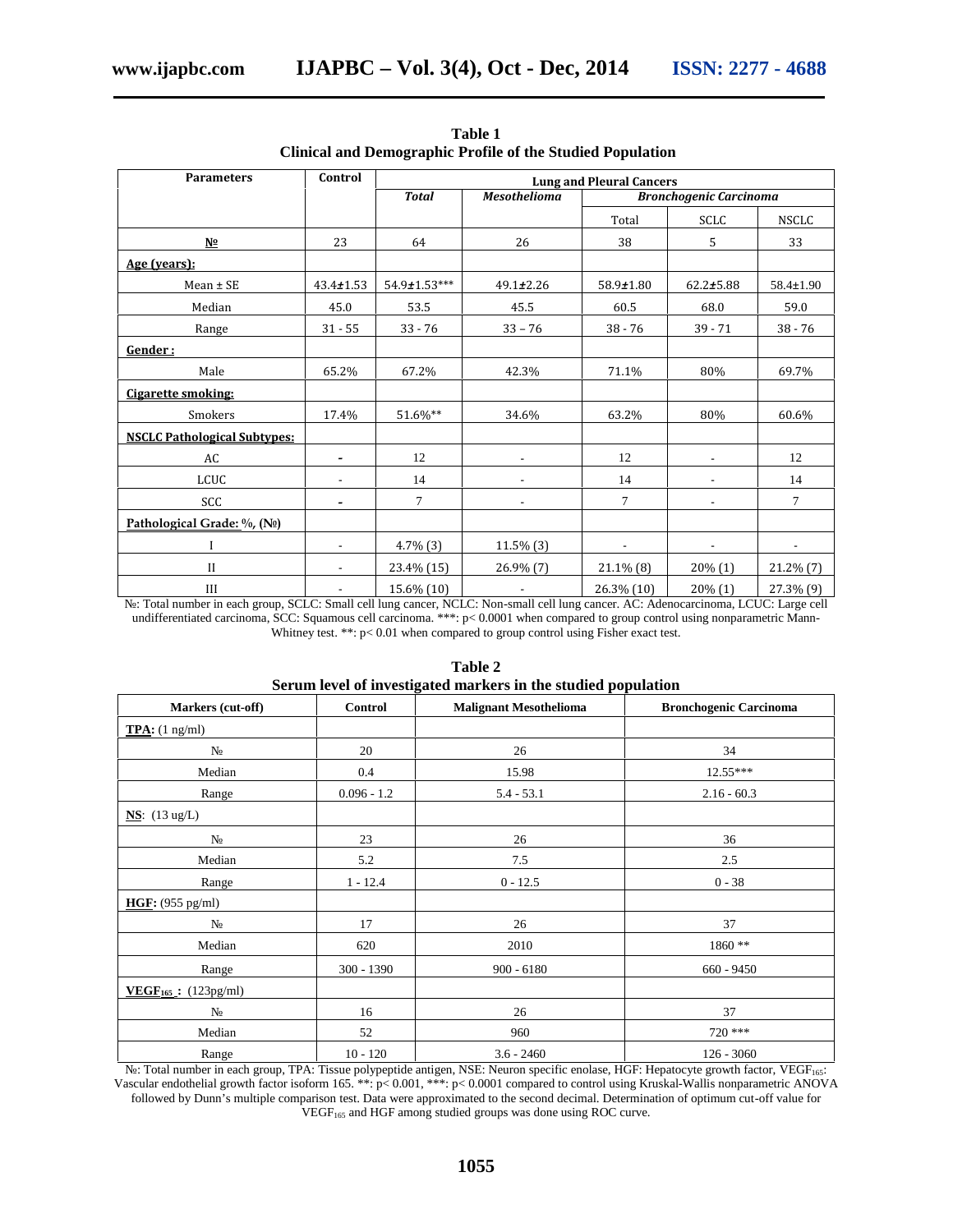| Serum level of investigated markers in control, SCLC and NCLC groups |                |                |              |  |
|----------------------------------------------------------------------|----------------|----------------|--------------|--|
| Markers (cut-off)                                                    | <b>Control</b> | <b>SCLC</b>    | <b>NSCLC</b> |  |
| $TPA$ : (1 ng/ml)                                                    |                |                |              |  |
|                                                                      | 20             | $\overline{4}$ | 30           |  |
| Median                                                               | 0.4            | $11.10**$      | $12.53$ ***  |  |
| Range                                                                | $0.096 - 1.2$  | 2.16-53.4      | $3.3 - 60.3$ |  |
| <b>NSE:</b> $(13 \text{ ug/L})$                                      |                |                |              |  |
|                                                                      | 23             | 5              | 31           |  |
| Median                                                               | 5.2            | $19***$        | 2.5#         |  |
| Range                                                                | $1 - 12.4$     | 15-38          | $0-12.5$     |  |
| HGF: $(955 \text{ pg/ml})$                                           |                |                |              |  |
|                                                                      | 17             | $\overline{4}$ | 33           |  |
| Median                                                               | 620            | $2520**$       | 1500 ***     |  |
| Range                                                                | $300 - 1390$   | 2070-3090      | $660 - 9450$ |  |
| <b>VEGF</b> <sub>165</sub> : $(123 \text{ pg/ml})$                   |                |                |              |  |
|                                                                      | 16             | $\overline{4}$ | 33           |  |
| Median                                                               | 52             | 756 **         | $720$ ***    |  |
| Range                                                                | $10 - 120$     | 276-1320       | $126 - 3060$ |  |

**Table3 Serum level of investigated markers in control, SCLC and NCLC groups**

№: Total number in each group, TPA: Tissue polypeptide antigen, NSE: Neuron specific enolase, HGF: Hepatocyte growth factor, VEGF165: Vascular endothelial growth factor isoform 165, SCLC: small cell lung cancer, NCLC: non-small cell lung cancer. \*\*: p< 0.001, \*\*\*: p< 0.0001 when compared to group control using nonparametric Mann-Whitney test. #: p< 0.0001 when compared to SCLC group using nonparametric Mann-Whitney test. Determination of optimum cut-off value for VEGF<sub>165</sub> and HGF among studied groups was done using ROC curve. ANOVA test wasn't carried out for analysis of SCLC group, due to low sample size.

|                           | Non-parametric correlations in-between the investigated markers. |           |                |  |  |
|---------------------------|------------------------------------------------------------------|-----------|----------------|--|--|
| <b>Tested correlation</b> |                                                                  |           |                |  |  |
| NSE vs. $VEGF165$         | 62                                                               | 0.0723    | > 0.05         |  |  |
| NSE vs. TPA               | 60                                                               | $-0.0048$ | > 0.05         |  |  |
| NSE vs. HGF               | 62                                                               | 0.3798    | ${}_{< 0.001}$ |  |  |
| HGF vs. $VEGF165$         | 63                                                               | 0.0753    | > 0.05         |  |  |

HGF vs. TPA 60 0.4658 < 0.0001

**Table 4**

TPA vs. VEGF<sub>165</sub>  $\vert$  60  $\vert$  0.0197  $\vert$  > 0.05  $\vert$ : Total number of cancer patients, TPA: Tissue polypeptide antigen, NSE: Neuron specific enolase, HGF: Hepatocyte growth factor, VEGF<sub>165</sub>: Vascular endothelial growth factor isoform 165. r: Spearman rank correlation coefficient.

| Table 5                                                     |
|-------------------------------------------------------------|
| Diagnostic accuracy indices of the studied markers at their |
| reference cut-off values in serum                           |

| <b>Markers</b>      | Sn    | Sp    | <b>PPV</b> | <b>NPV</b> | A     |  |
|---------------------|-------|-------|------------|------------|-------|--|
| <b>TPA</b>          | 100   | 85    | 95.24      | 100        | 96.3  |  |
| VEGF <sub>165</sub> | 95.24 | 100   | 96.77      | 84.1       | 85.39 |  |
| <b>HGF</b>          | 95.24 | 88.24 | 100        | 83.33      | 96.25 |  |
| <b>NSE</b>          | 8.1   | 100   | 100        | 40.35      | 32.94 |  |

TPA: Tissue polypeptide antigen, NSE: Neuron specific enolase, HGF: Hepatocyte growth factor, VEGF165: Vascular endothelial growth factor isoform 165, Sn: Sensitivity, Sp: Specificity, PPV: Positive Predictive Value, NPV: Negative Predictive Value, A: Accuracy. Cut-off values: TPA= 1 ng/ml, NSE= 13ug/L, VEGF165 = 123 pg/ml, HGF= 955 pg/ml. All data are expressed in percentage.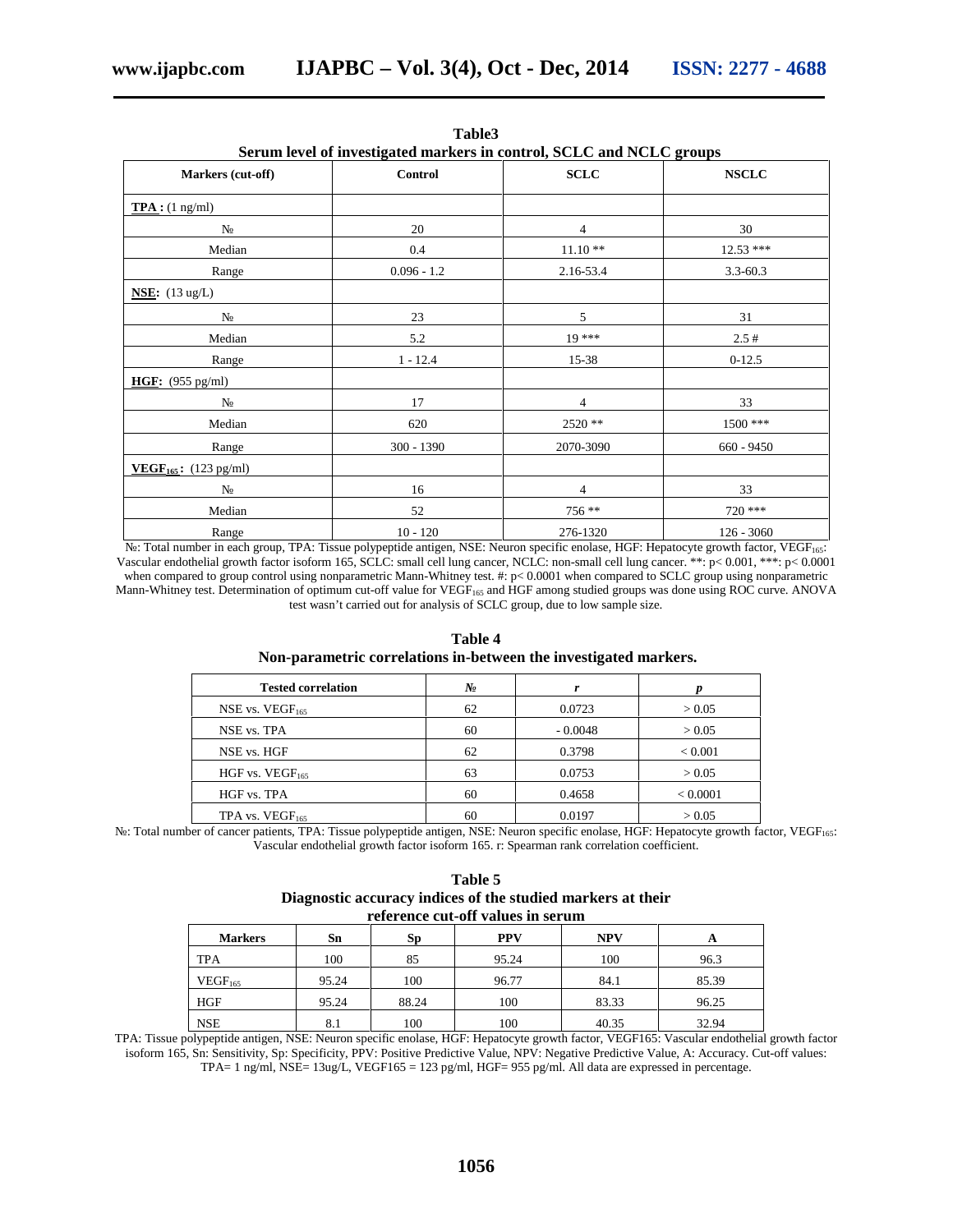#### **10. REFERENCES**

- 1. Song S, Bi M. Research Progress of HGF/MET Signaling Pathway in EGFR- TKI Resistance in Non-small Cell Lung Cancer. Chin J Lung Cancer 2014, 17(10):755-759
- 2. Vielha P, Spanob J-P, Greniera J, Le Chevaliera T and Soriaa J-C. Molecular prognostic factors in resectable NSCLC. Crit Rev Oncol Hematol 2005, 53(3): 193- 197.
- 3. Alieldin N. NCI hospital-based registry 2002-2010. Online cancer statistics 2011: http://www.nci.cu.edu.eg/Portals/0/Docum ents/Biostatstics/NCI\_registry%202002- 2010.pdf
- 4. Brambilla E, Travis WD, Colby TV, Corrin B and Shimosato Y. The new World Health Organization classification of lung tumors. Eur Respir J 2001, 18: 1059-1068.
- 5. Folkman J. Tumor angiogenesis: Therapeutic implications. N Engl J Med 1971, 285: 1182-1186.
- 6. Tanno S, Ohsaki Y, Nakanishi K, Toyoshima E and Kikuchi K. Human SCLC cells express functional VEGF receptors, VEGFR-2 and VEGFR-3. Lung Cancer 2004, 46: 11-19.
- 7. Shijubo N, Uede T, Kon S, Maeda M, Segawa T, Imada A, Hirasawa M and Abe S. VEGF and osteopontin in stage I lung adenocarcinoma. Am J Respir Crit Care Med 1999, 160(4): 1269-1273.
- 8. Brown LF, Berse B, Jackman RW, Tognazzi K, Manseau E, Senger DR and Dvorak HF. Expression of VEGF and its receptors in adenocarcinomas of the gastrointestinal tract. Cancer Res 1993, 53:4727-4735.
- 9. Al-Eryani EFM. Diagnostic value of urinary CK20-RNA and VEGF in bladder cancer. MD. PhD. Thesis in Biochemistry, Faculty of Medicine, Ain-Shams University, Egypt 2006: 59-66, 112-132.
- 10. Loureiro RMB and D´Amore PA. Transcriptional regulation of VEGF in cancer. Cytokine and Growth Factor Reviews 2005, 16(1): 77-89.
- 11. Ferrara N. VEGF: molecular and biological aspects. Curr Top Microbiol Immunol 1999, 237: 1-30.
- 12. Niki T, Iba S, Tokunou M, Yamada T, Matsuno Y and Hirohashi S. Expression of VEGF A, B, C, and D and Their

Relationships to Lymph Node Status in Lung Adenocarcinoma. Clin Cancer Res 2000, 6: 2431-2439.

- 13. Neufeld G, Cohen T, Gengrinovitch S and Poltorak Z. VEGF and its receptors. FASEB J 1999, 13: 9-22.
- 14. Cressey R, Wattananupong O, Lertprasertsuke N and Vinitketkumnuen U. Alteration of protein expression pattern of VEGF from soluble to cell-associated isoform during tumorigenesis 2005. http://www.biomedcentral.com/1471- 2407/5/128
- 15. Ilhan N, Ilhan N and Deveci F. Functional significance of VEGF and its receptor (receptor-1) in various lung cancer types. Clin Biochem 2004, 37: 840-845.
- 16. Lei J, Jiang A and Pei D. Identification and characterization of a new splicing variant of vascular endothelial growth factor: VEGF183. Biochim. Biophys. Acta 1998, 1443: 400-406.
- 17. Beck LJ and D'Amore P. Vascular development: cellular and molecular regulation. FASEB J 1997, 11: 365-373.
- 18. Siegfried JM, Weissfeld LA, Luketich JD, Weyant RJ, Gubish CT and Landreneau RJ. The clinical significance of hepatocyte growth factor for NSCLC. Ann Thorac Surg 1998, 66: 1915-1918.
- 19. Otsuka T, Horiguchi N, Kanda D, Kosone T, Yamazaki Y, Yuasa K, Sohara N, Kakizaki S, Sato K, Takagi H, Merlino G and Mori M. Overexpression of NK2 inhibits liver regeneration after partial<br>hepatectomy in mice. World J hepatectomy in mice. World J Gastroenterol 2005, 11(47): 7444-7449.
- 20. Weidner M, Arakaki N, Hartmann G, Vandeckhove J, Weingart S, Rieder H, Fonatsch C, Tsubouchi H, Hishida T, Dakikuhara Y and Birchmeier W. Evidence for the identity of human SF and human HGF. Proc Natl Acad Sci USA 1991, 88: 7001-7005.
- 21. Zhang Y-W, Su Y, Volpert OV and Vande Woude GF. HGF/SF mediates angiogenesis through positive VEGF and negative thrombospondin-1 regulation. PNAS 2003, 100(22): 12718-12723.
- 22. Moutain CF. Revisions in the international system for staging lung cancer. Chest 1997, 111: 1710-1717.
- 23. Paus E and Nustad K. Immunoradiometric assay for and -Enolase (NSE), with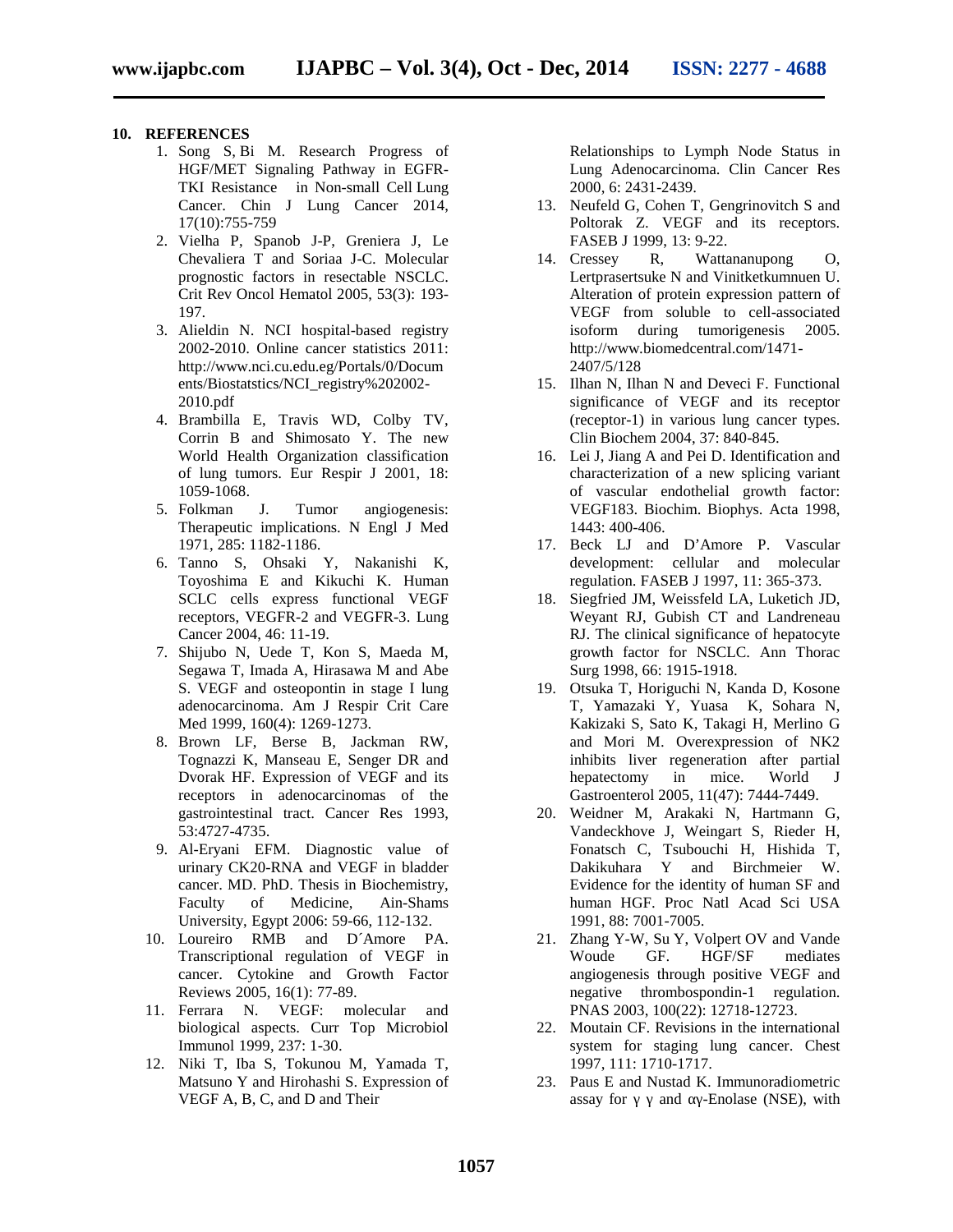use of monoclonal antibodies and magnetizable polymer particles. Clin Chem 1989, 35: 2034.

- 24. Sundstörm BE and Stigbrand TI. Two-site enzyme linked immunosorbent assay for cytokeratin 8. Int J Cancer 1990, 46: 411- 419.
- 25. Sambrooke J, Fritsch EF and Maniatis T (Edts.) Cloning, 3rd ed., Cold Spring Harbor Lab. Press 1989, 16: 42-51.
- 26. Reed R, Holmes D, Weyers J and Jones A (Edts.) Choosing and using statistical tests, in: Practical skills in biomolecular sciences,  $2<sup>nd</sup>$  ed., Pearson Education 2003, UK: 485.
- 27. El-Bolkainy MN, Lung cancer, in: Topographic pathology of cancer. El- Bolkainy M.N. (Edt.). NCI 2000, Cairo Univ., Egypt; 19-22.
- 28. Thun MJ and Jemal A. Cancer Epidemiology, Section IV, Part II Scientific Foundation in: (Edts.) Cancer Medicine 2003,  $6<sup>th</sup>$  ed., Kufe D.W., Pollock R.E., Weichselbaum RR, Bast RC, Gansler JrTS, Holland JF and Frei III E. Hamilton; BC Decker Inc. Canada. http://www.ncbi.nlm.nih.gov/books/bv.fcgi ?rid=cmed6.TOC
- 29. Ebert W, Muley T and Drings P. Does the assessment of serum markers in patients with lung cancer aid in the clinical decision making process? Anticancer Res 1996, 16(4B): 2161-2168.
- 30. Elattar I. Cancer and environment talk in December 2005. Online cancer statistics 2005: http://www.nci.edu.eg.
- 31. Ferrigno D, Buccheri G, and Giordano C. NSE is an effective tumor marker in NSCLC. Lung Cancer 2003, 41(3): 311- 320.
- 32. El-Hattab OH and Nouh MA. Epidemiology of cancer, in: Topographic pathology of cancer. El-Bolkainy MN (Edt.) NCI 2000, Cairo Univ., Egypt: 1-18.
- 33. Smith RA, Cokkinides V and Eyre HJ. ACS guidelines for early detection of cancer. CA Cancer J Clin 2006, 56: 11-25.
- 34. Buccheri G and Ferrigno D. Usefulness of TPA in staging, monitoring and prognosis of lung cancer. Chest 1988, 93: 565-569.
- 35. Rasmuson T, Bjork G.R., Damber L., Holm S.E., Jacobsson L., Jeppsson A., Stigbrand T and Westman G. Tumor markers in bronchogenic carcinoma. An evaluation of CEA, TPA, placental

alkaline phosphatase and pseudouridine. Acta Radiol Oncol 1983, 22(3): 209-214.

- 36. Plebani M, Basso D, Navaglia F, De Paoli M, Tommasini A and Cipriani A. Clinical evaluation of seven tumor markers in lung cancer diagnosis: can any combination improve the results? Br J Cr 1995, 72(1): 170-173.
- 37. Buccheri G, and Ferrigno D. Lung tumor markers of cytokeratin origin: an overview. Lung Cancer 2001, 34(2): 565- 569.
- 38. Aquilina R, Bergero F, Magri G, Noceti P and Mirabelli S. Trials of the diagnostic potentials of TPA in tumorous and nontumorous lung pathologies in 303 cases. Minerva Med 1992, 83(7-8): 415- 419.
- 39. Pujol JL, Quantin X, Jacot W, Boher JM, Grenier J and Lamy PJ. Neuroendocrine and cytokeratin serum markers as prognostic determinants of SCLC. Lung Cancer 2003, 39: 131-138.
- 40. Jibiki K, Abe Y, Takeda M, Iwachika C, Odagiri E, Demura R and Demura H. Clinical evaluation of various tumor markers in pleural effusion and in the serum. Gan No Rinsho 1989, 35(9): 991- 998.
- 41. Kasprzak A, Przewozna M, Surdyk-Zasada J and Zabel M. The expression of selected neuroendocrine markers and of anti neoplastic cytokines (IL-2 and IL-12) in lung cancers. Folia Morphol (Warsz) 2003, 62(4): 497-499.
- 42. Wei T, Luo RC, Zuo Q, Zhang JY, Miao JX and Lu HF. Role of the cut-off value of serum NSE in differentiating SCLC from NSCLC. Nan Fang Yi Ke Da Xue Xue Bao 2006, 26(6): 858-859.
- 43. Satoh H, Ishikawa H, Kurishima K, Yamashita YT, Ohtsuka M and Sekizawa K. Cut-off levels of NSE to differentiate SCLC from NSCLC. Oncology Reports 2002, 9: 581-583.
- 44. Kayaa A, Ciledaga A, Gulbaya B.E, Poyraza B-M, Celika G, Sena E, Savasb H and Savasa I. The prognostic significance of VEGF levels in sera of NSCLC patients. Respiratory Medicine 2004, 98: 632-636.
- 45. Matsumori A. Roles of HGF and mast cells in thrombosis and angiogenesis. Cardiovasc Drugs Ther 2004, 18: 321-326.
- 46. Takanami I, Tanaka F, Hashizume T and Kodaira S. Vascular endothelial growth